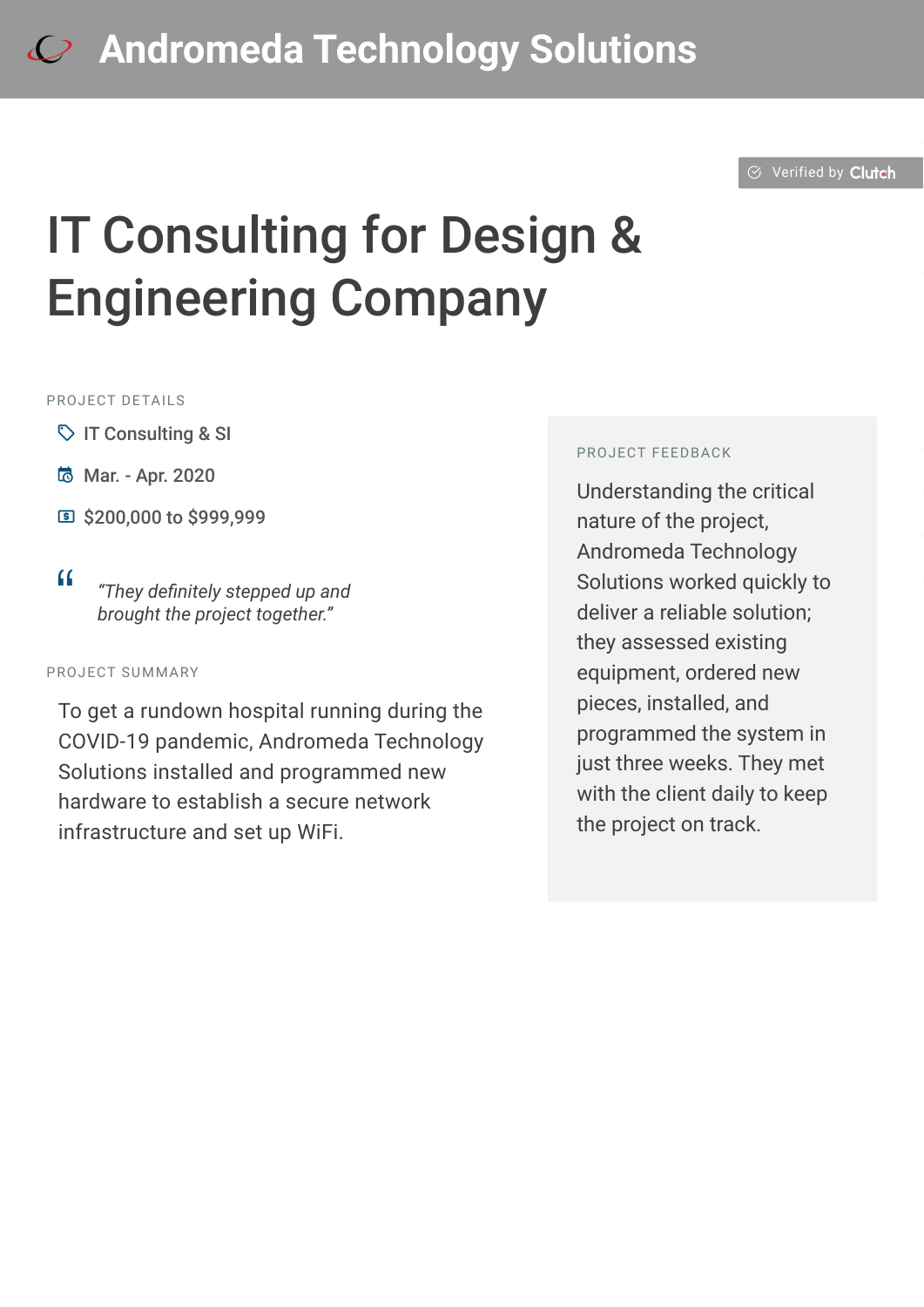## **[A](https://clutch.co/profile/andromeda-technology-solutions?utm_source=case_studies&utm_medium=logo)ndromeda Technology Solutions**

### The Client

#### Introduce your business and what you do there.

I'm the VP of a national design and engineering consulting company. We have practitioners across the country that consult on mechanical, electrical, architectural, structural, and design engineering.

## The Challenge

#### What challenge were you trying to address with Andromeda Technology Solutions?

We were working on a project to reactivate a hospital that had been closed for several months. Before the hospital closed, it was underfunded so it hadn't received necessary tech upgrades or support. We were hired to get the hospital up and running so it could take in COVID-19 patients.

As part of this project, we needed secure WiFi and a network that could support staff and patients. We brought in Andromeda Technology Solutions to build out the network, WiFi, and infrastructure so it could function well in a healthcare environment.



- **E Design**
- **Q** 501-1,000 Employees
- $\circledcirc$  Santa Ana, California

#### CLIENT RATING

5.0 Overall Score

| Quality:            |  | 5.0 |
|---------------------|--|-----|
| Schedule:           |  | 4.5 |
| Cost:               |  | 5.0 |
| <b>Would Refer:</b> |  | 5.0 |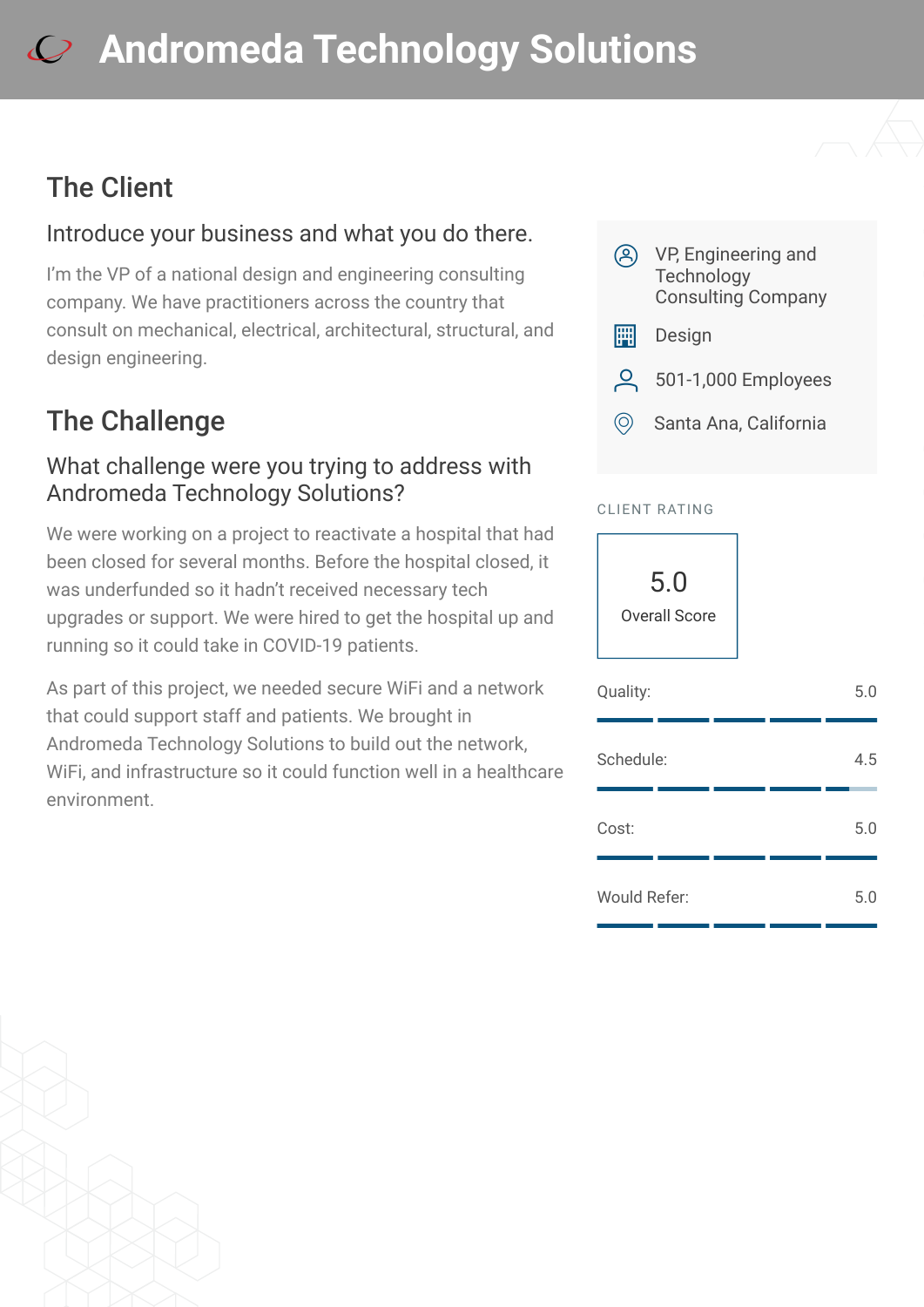### The Approach

#### What was the scope of their involvement?

First, we went on-site to see what was already available. We found tons of old network and WiFi equipment. Andromeda Technology Solutions entered the serial numbers of the existing equipment to determine if we could still use it and get the network online. They assessed what was there, what was useful, and what could be supported going forward. Then they ordered new pieces, and once they were delivered, they installed and programmed everything so the system would work effectively. Then they monitored the system to make sure we knew what was going on within the system at all times.

#### What is the team composition?

We worked with an account manager, their junior and senior technicians, a telephony account manager, a telephony project manager, and a few other account managers.

#### How did you come to work with Andromeda Technology Solutions?

I've worked with them on other client engagements, so I knew about them and their capabilities. They're also very close to the facility we were working on for this project. When I called, they picked up and were ready to be on-site that day. I knew they were going to be responsive, quick to react, and nimble. Finally, they had enough staff members to get a big project like this done.

#### How much have you invested with them?

We spent about \$700,000.

#### What is the status of this engagement?

We started working together at the end of March 2020 and we wrapped up in April 2020.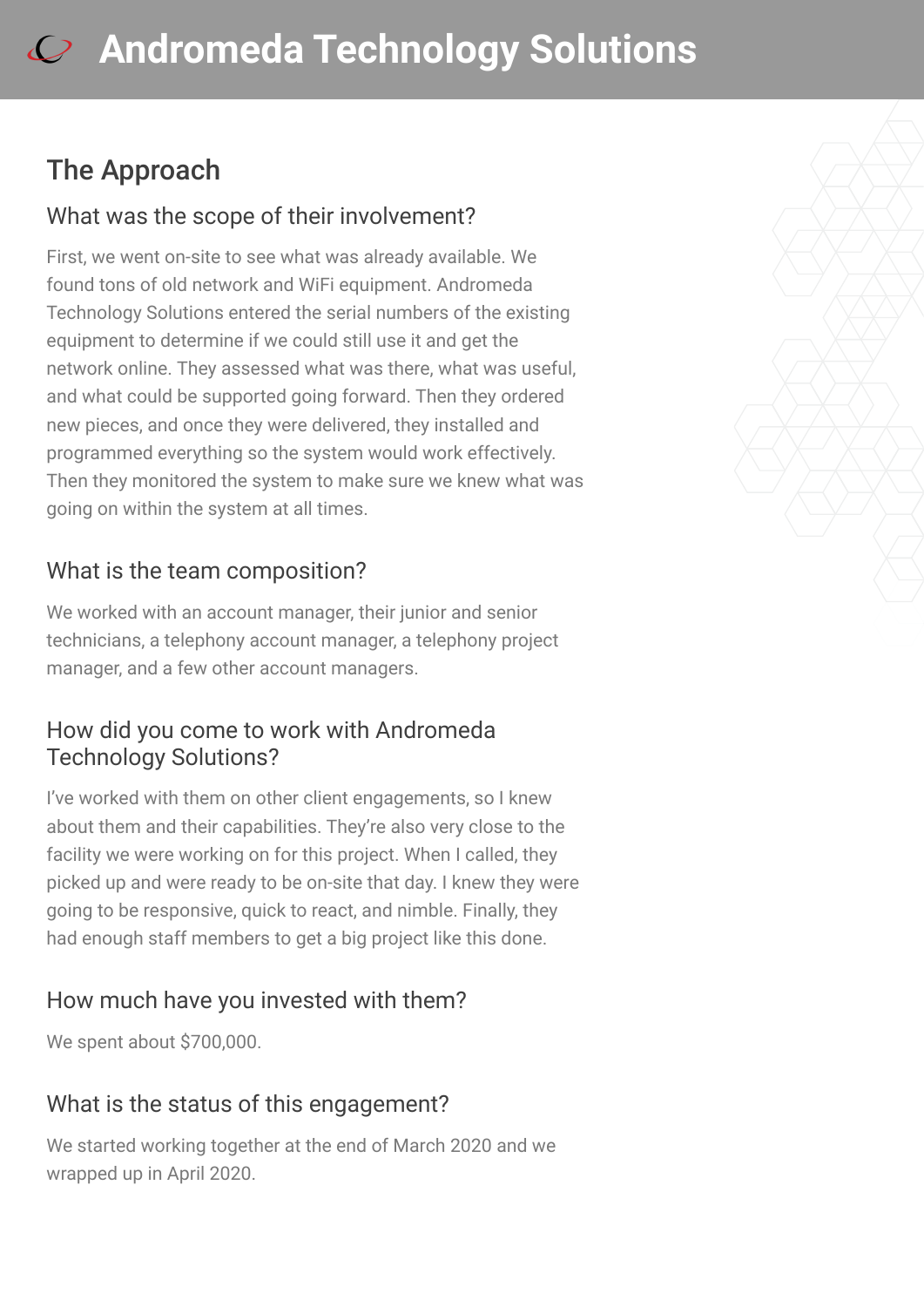### The Outcome

#### What evidence can you share that demonstrates the impact of the engagement?

This project was mission-critical  $-$  the hospital needed to be able to check-in patients in a matter of weeks. On top of that, this facility needed to be reliable because it's supporting healthcare during the pandemic. Andromeda Technology Solutions understood the urgency of the project and were able to deliver and install a reliable solution in just three weeks.

#### How did Andromeda Technology Solutions perform from a project management standpoint?

They were transparent about pricing and how long each phase of the project would take. We had daily touchpoints and larger weekly discussions with the project team. They participated in those meetings by updating us on their portion of the project.

#### What did you find most impressive about them?

They were positive and energetic. This was a pretty big project, but they didn't skip a beat. They just wanted to focus on the project because they knew that this was part of a greater response to a national emergency. They definitely stepped up and brought the project together.

#### Are there any areas they could improve?

There were a couple of changes along the way, so I would have appreciated it if they took the time to understand the big picture. They could also do a better job of communicating pricing and total cost with all stakeholders so there were no surprises.